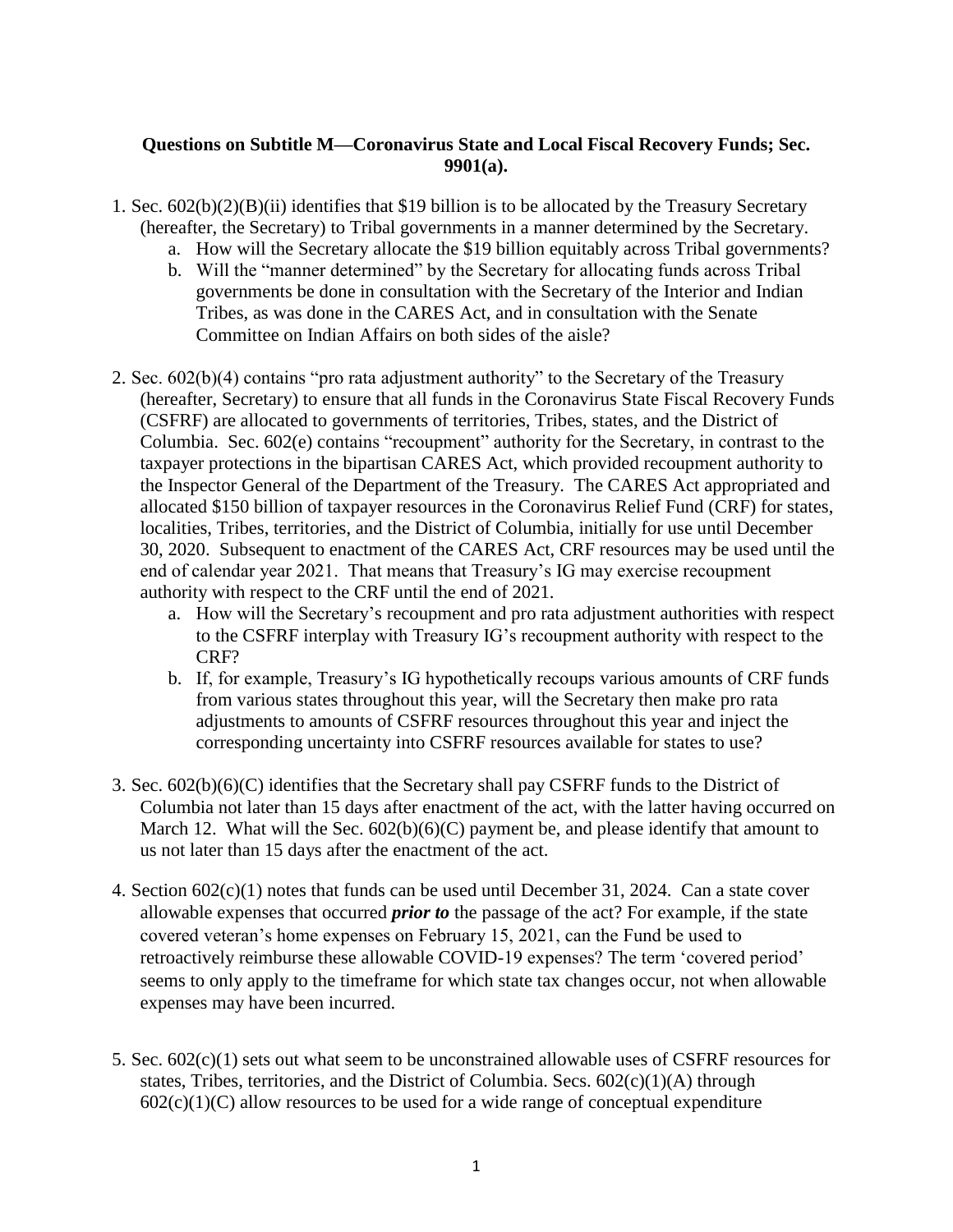categories, and each is tied explicitly to the existence of the COVID-19 public health emergency. Sec.  $602(c)(1)(D)$  allows resources to be used, largely unconstrained, to make "necessary" investments in water, sewer, or broadband infrastructure.

- a. Is it correct that CSFRF resources shall not be used for purposes set out in  $602(c)(1)(A)-(C)$  when the January 31, 2020 Public Health Emergency Declaration is not renewed?
- 6. Sec.  $602(c)(1)(A)$  allows CSFRF resources to be used "to respond to the public health emergency with respect to the Coronavirus Disease 2019 (COVID-19) or its negative economic impacts…" What will the Secretary deem to be "negative economic impacts," what will not deemed to be such impacts, and how will negative economic impacts be measured? What are the limiting principles, if any, that separate economic impacts into positive and negative? (Similar questions apply to Sec. 603(c)(1)(A) for Coronavirus Local Fiscal Recovery Funds [CLFRF]).
- 7. Sec. 602(c)(1)(A) notes that funds can be used to "respond to a public health emergency…." Can a state continue to cover the payroll expenses of public health and public safety personnel under the provision that allows coverage of expenses to respond to the public health emergency? Previous Treasury guidance under the CARES Act created a presumption as an administrative convenience to state and local governments that such personnel were substantially dedicated to mitigating and responding to the pandemic. (Similar question applies to Sec.  $603(c)(1)(A)$ ).
- 8. Sec. 602(c)(1)(B) allows CSFRF resources to be used "to respond to workers performing essential work during the COVID-19 public health emergency by providing premium pay to eligible workers" in an amount up to \$25,000 per such worker, "that are performing essential work, or by providing grants to eligible employers that have eligible workers wo perform essential work." (Similar questions apply to Sec.  $603(c)(1)(B)$ ).
	- a. "Eligible workers" are defined, in Sec.  $602(g)(2)$  to be "workers needed to maintain continuity of operations of essential critical infrastructure sectors and additional sectors as each Governor of a State or territory, or each Tribal government, may designate as critical to protect the health and well-being of the residents…"
		- i. What will be the definition of "essential critical infrastructure sectors?"
		- ii. What will be the definition of "essential work" during the COVID-19 public health emergency?
		- iii. Using occupations within the 23 major occupational groups found in the Bureau of Labor Statistics (BLS) 2018 Standard Occupational Classifications (SOC) major groups, Codes 11-0000 through 55-0000 (or any BLS update to the 2018 SOC), what occupations, from those found in the SOC, will be deemed to be allowable for categorization of being "essential" workers, and which workers may not be deemed to be essential by the Secretary?
- 9. Sec.  $602(c)(1)(C)$  allows CSFRF resources to be used "for the provision of government" services to the extent of the reduction in revenue of such State, territory, or Tribal government due to the COVID-19 public health emergency relative to revenues collected in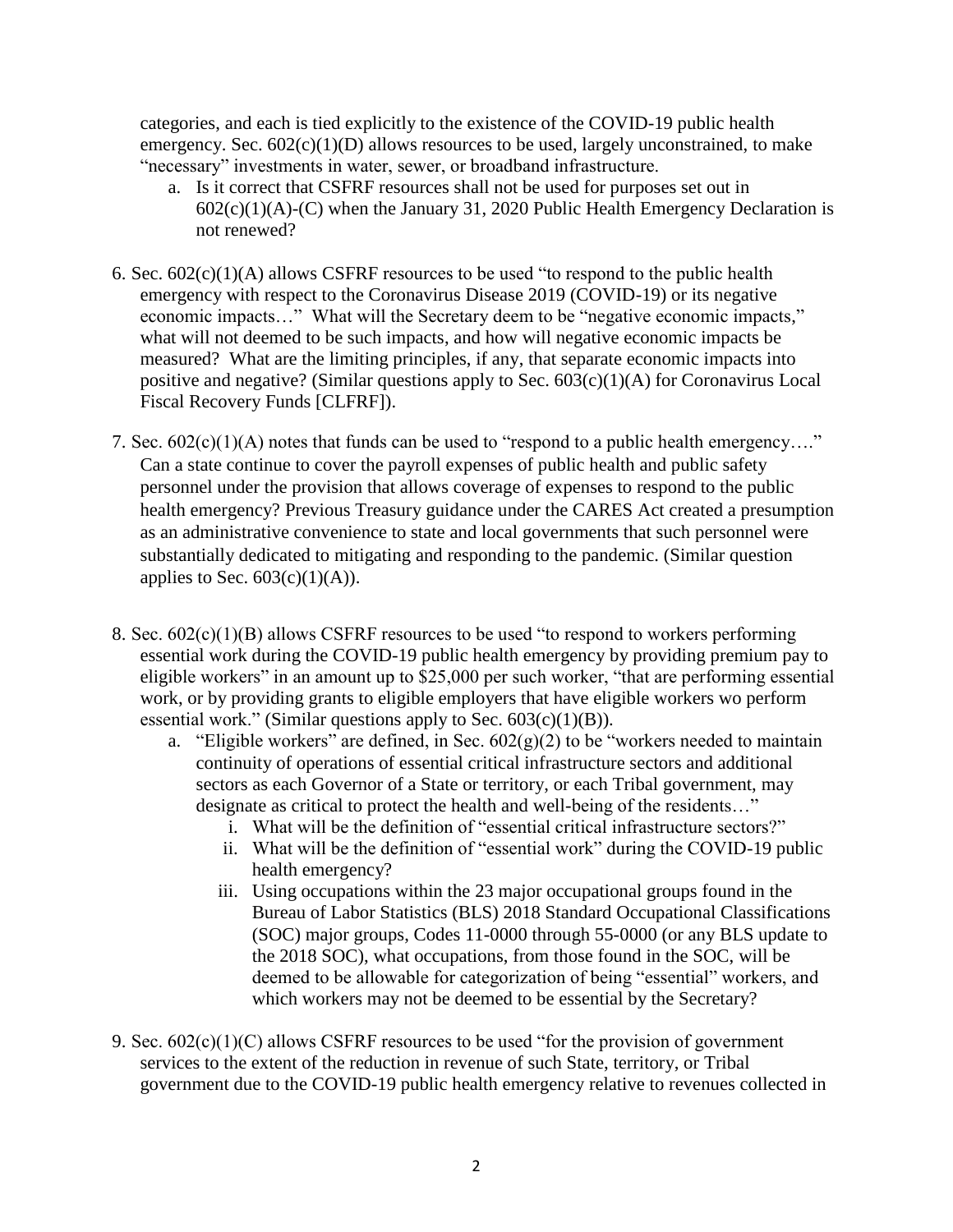the most recent full fiscal year…prior to the emergency." (Similar questions apply to Sec.  $603(c)(1)(C)$ ).

- a. How will the Secretary identify causal links between the emergency and revenue reduction and separate out revenue effects of other, non-emergency, factors; will statistical analyses be used to identify causality, or will uses allowed by  $602(c)(1)(C)$ be determined merely by discretion of the Secretary without oversight?
- b. Does "the reduction in revenue" refer to general revenue of a government, or individual revenue components such as excise taxes, sales taxes, property taxes, estate taxes, and income taxes? If so, how will the Secretary confront the identification issue identified in (i).
- 10. Sec.  $602(c)(1)(D)$  allows CSFRF resources to be used "to make necessary investment in water, sewer, or broadband infrastructure." Please identify how investments will be determined to be "necessary" or not. (Similar question applies to Sec.  $603(c)(1)(D)$ ).
- 11. Sec.  $602(c)(1)(D)$  notes that funds under this section can be used to make "necessary investments in water, sewer, or broadband infrastructure." Is there a requirement that water, sewer or broadband infrastructure projects must be *completed by* December 31, 2024, or may projects be underway by that date? For a rural state, major broadband investments will take some time to connect unserved areas, and any requirement that projects must be completed by a certain date may deter states from considering the most needed investments. (Similar question applies to Sec.  $603(c)(1)(D)$ ).
- 12. Sec.  $602(c)(2)$  identifies two restrictions on uses of CSFRF resources:
	- a. Sec.  $602(c)(2)(A)$  says that no such resources shall be used "to either directly or indirectly offset a reduction in the net tax revenue of such State or territory resulting from a change in law, regulation, or administrative interpretation during the covered period that reduces any tax (by providing for a reduction in a rate, a rebate, a deduction, a credit, or otherwise) or delays the imposition of any tax or tax increase."
		- i. How will Treasury measure net tax revenue reductions caused by changes in regulation or administrative interpretations or delay in imposing a tax or delay in imposing a tax increase?
		- ii. Will Treasury withhold or recoup funds from a government of a state, territory, or Tribe if that government decides it is in the best interest of its citizens to waive any tax payment associated with receipt of unemployment compensation, as the American Rescue Plan Act allows for at the federal level?
		- iii. Will Treasury withhold or recoup funds from a government if that government decides it is in the best interest of its citizens to delay tax receipts because of a delay in federal tax filing dates?
		- iv. Will Treasury withhold or recoup funds from a government if that government decides it is in the best interest of its citizens to provide tax relief for lowincome communities?
		- v. Will Treasury attempt to influence decision making with respect to the level of public employment of a state, territory, or Tribe by withholding or recouping of threatening to withhold or recoup CSFRF funds should a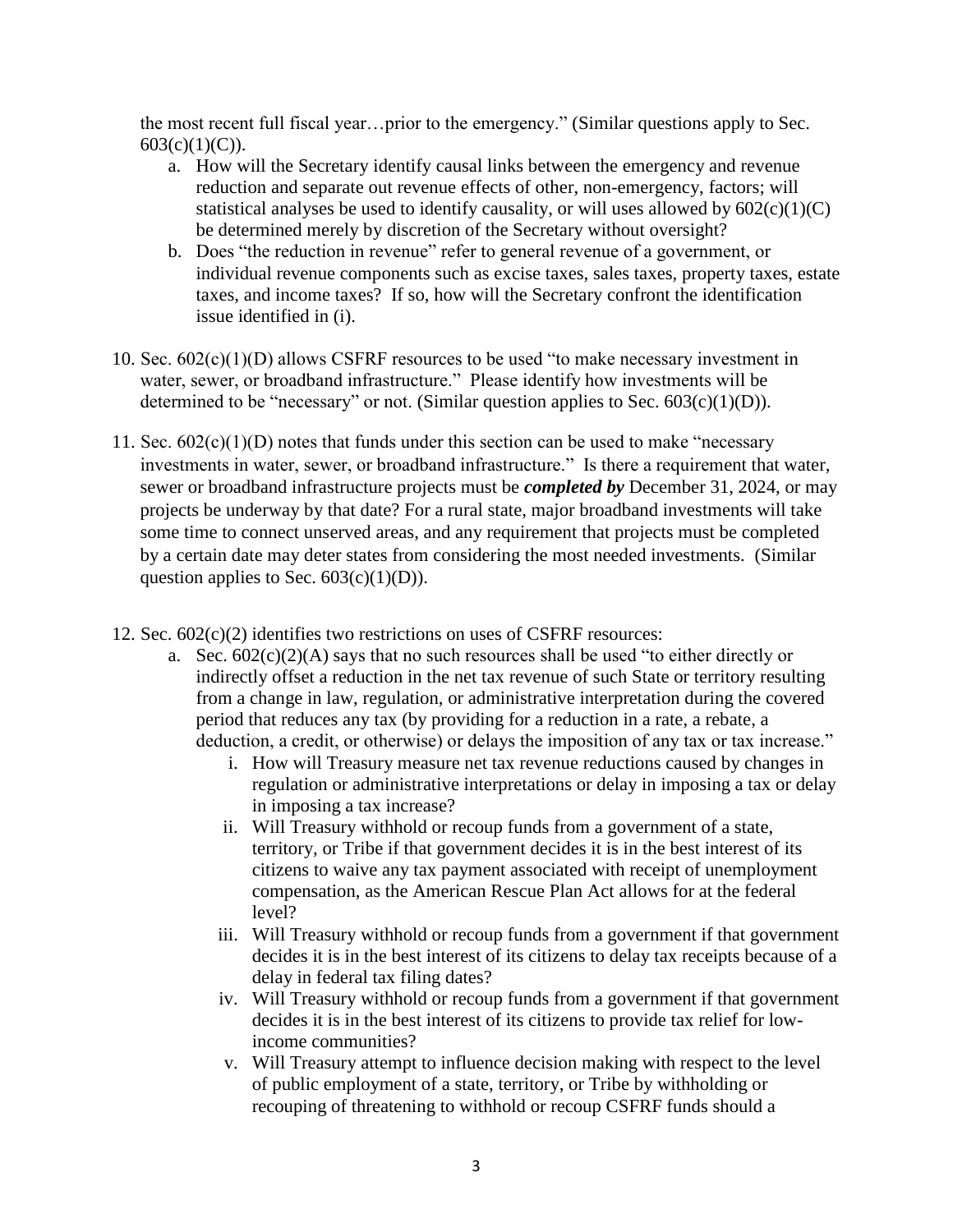government not meet employment levels deemed by Treasury to be desirable to administration officials?

- vi. What is the administration's public policy goal in having Sec.  $602(c)(2)(A)$  in its American Rescue Plan?
- vii. Sec.  $602(c)(2)(A)$  notes that funds cannot be used in this section to "either" directly or indirectly offset a reduction." How will Treasury define "indirectly" offsetting a tax reduction? For example, if a state had previously planned an income tax reduction prior to passage of the act, will the state be limited in any way from covering allowable expenses (e.g., broadband infrastructure, public safety payroll costs, etc.) from the Fund?
- b. Sec.  $602(c)(2)(B)$  says that no such resources may be used "for deposit into any pension fund."
	- i. Given that state budgetary resources are fungible, how can Treasury determine whether funds flowing from the CSFRF into general budgetary resources of a state, territorial, or Tribal government does not flow into pension funds?
	- ii. For clarity, the restriction in  $602(c)(2)(B)$  does still allow the government of a state, territorial, or Tribal government to fund other post-employment benefits (OPEBs) for government workers, correct?
- 13. Sec. 602(d)(1) identifies that a state or territory, to receive CSFRF resources, shall provide the Secretary with a certification that the relevant government "requires" the resources to carry out the activities specified in allowable uses of funds. Where will Treasury, in the interest of transparency, make public the certifications that are received?
- 14. Sec. 602(d)(2) identifies that any state, territory, or Tribal government receiving CSFRF resources shall provide periodic reports to the Secretary "providing a detailed accounting of—(A) the uses of funds by such State, territory, or Tribal government, including in the case of a State or a territory, all modifications to the State's or territory's tax revenue sources during the covered period; and (B) such other information as the Secretary may require..."
	- a. What constitute "modifications" of tax revenue sources and what factors do not in invasive part (A)?
	- b. What "other information" will the Secretary require, and why?
	- c. Will information supplied by Puerto Rico under (A) be shared with the Financial Oversight and Management Board for Puerto Rico?
	- d. Will information supplied under (A) and (B) be made available to the public, to the Senate Finance Committee, to the House Committee on Ways and Means, and Treasury's IG? If so, how will the information be made available, with what periodicity, and where will it be made publicly available?
- 15. Sec. 602(e) identifies recoupment of CSFRF resources by the Secretary if the Secretary has somehow deemed that a government has provided tax relief to its citizens.
	- a. How will "the amount of the applicable reduction to net tax revenue attributable to such violation [provision of tax relief]" be measured for each possible type of